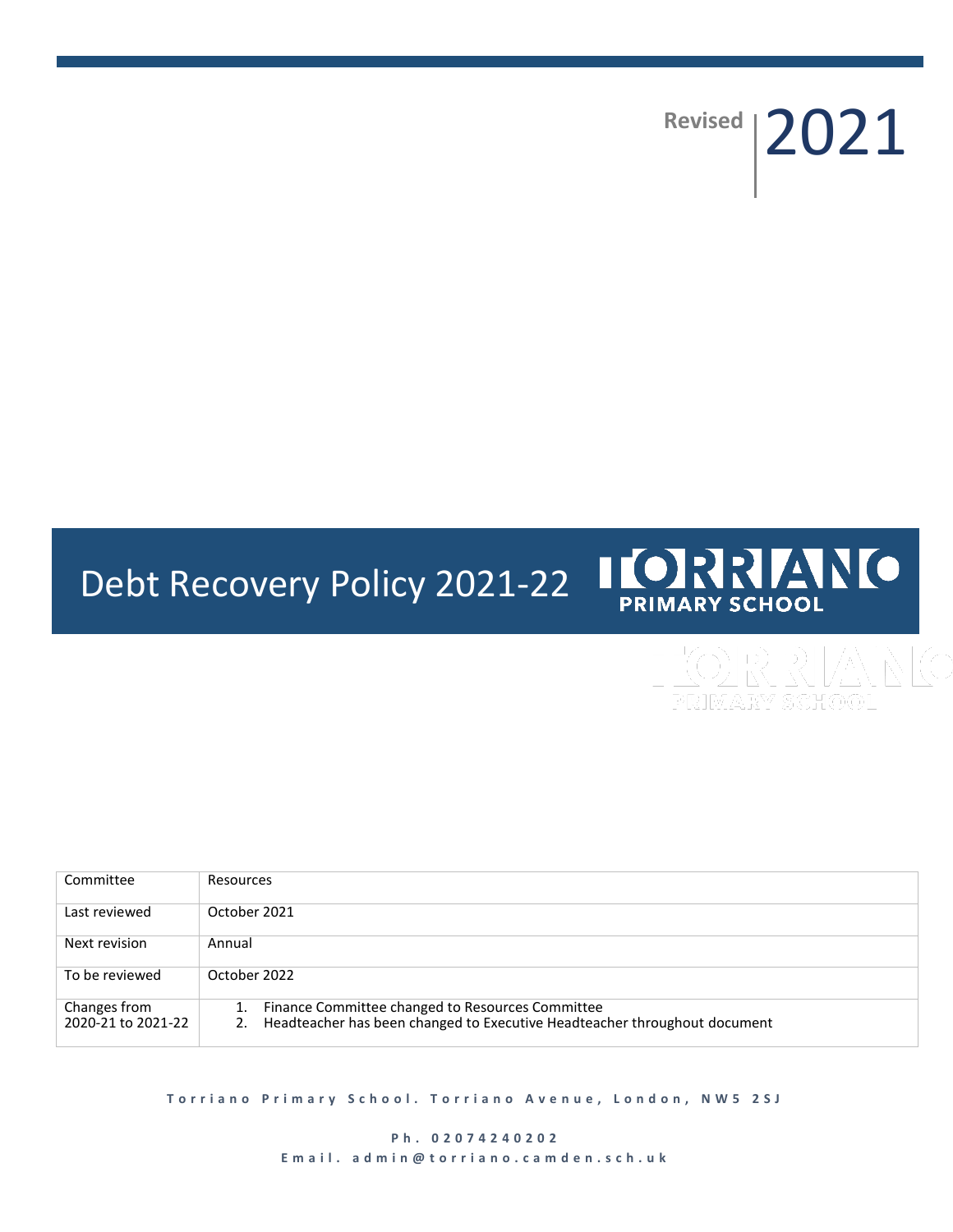Torriano Primary School will take all reasonable measures to collect all debts as part of its management of public funds.

| Order                                                           | <b>Medium</b>   | <b>Time</b>  | <b>Member of Staff</b> |
|-----------------------------------------------------------------|-----------------|--------------|------------------------|
|                                                                 |                 | <b>Scale</b> |                        |
| Step $1 - 1$ <sup>st</sup> Reminder                             | Text            | 1 week       | Receptionist           |
| Step $2 - 2^{nd}$ Reminder                                      | Email via Arbor | 1 week       | Receptionist           |
|                                                                 | & call          |              |                        |
| Step 3 – Notification of move from school lunch to packed lunch | Email via Arbor | 1 week       | <b>SBM</b>             |
|                                                                 | & letter        |              |                        |

## **Free School Meal Eligibility**

The school is informed by the LA when there is a change in free school meal eligibility, and letters are sent home to parents. If parents are eligible they will be backdated to the date provided by the LA. If they are no longer eligible they will be charged from the following week.

## **Trip & Club Debt Management**

In order to secure a place for an after school club or a residential trip, payment must be received prior to the trip taking place or the club start date. A place for a residential trip or a club will not be reserved without payment. Failure to pay for a trip or club will result in the place being withdrawn and offered to the next child on the waiting list.

Parents/carers with financial difficulties whose children wish to participate will be invited to discuss individual needs with the Executive Headteacher or School Business Manager.

#### **Debt Recovery**

Debtors are expected to settle the amount owed by a single payment as soon as possible after receiving the first overdue reminder. If no response is received from the reminders and notifications issued (table above), a call will be made by the School Business Manager or Finance Officer requesting that the debtor attend a meeting with the Executive Headteacher, School Business Manager and a Resources Committee Governor to discuss repayments.

If there are genuine repayment difficulties and the debtor requests a negotiation of the repayment terms, they must contact the school and speak to the Executive Headteacher or School Business Manager to discuss how the school can support them with this. If there is no contact, it will be assumed that the payments will be made in the requested time. The negotiation of repayment terms is at the discretion of the School Business Manager or Executive Headteacher. A record of all such agreements will be kept and a letter will be issued to the debtor confirming the agreed terms. The settlement period should be the shortest that is judged reasonable.